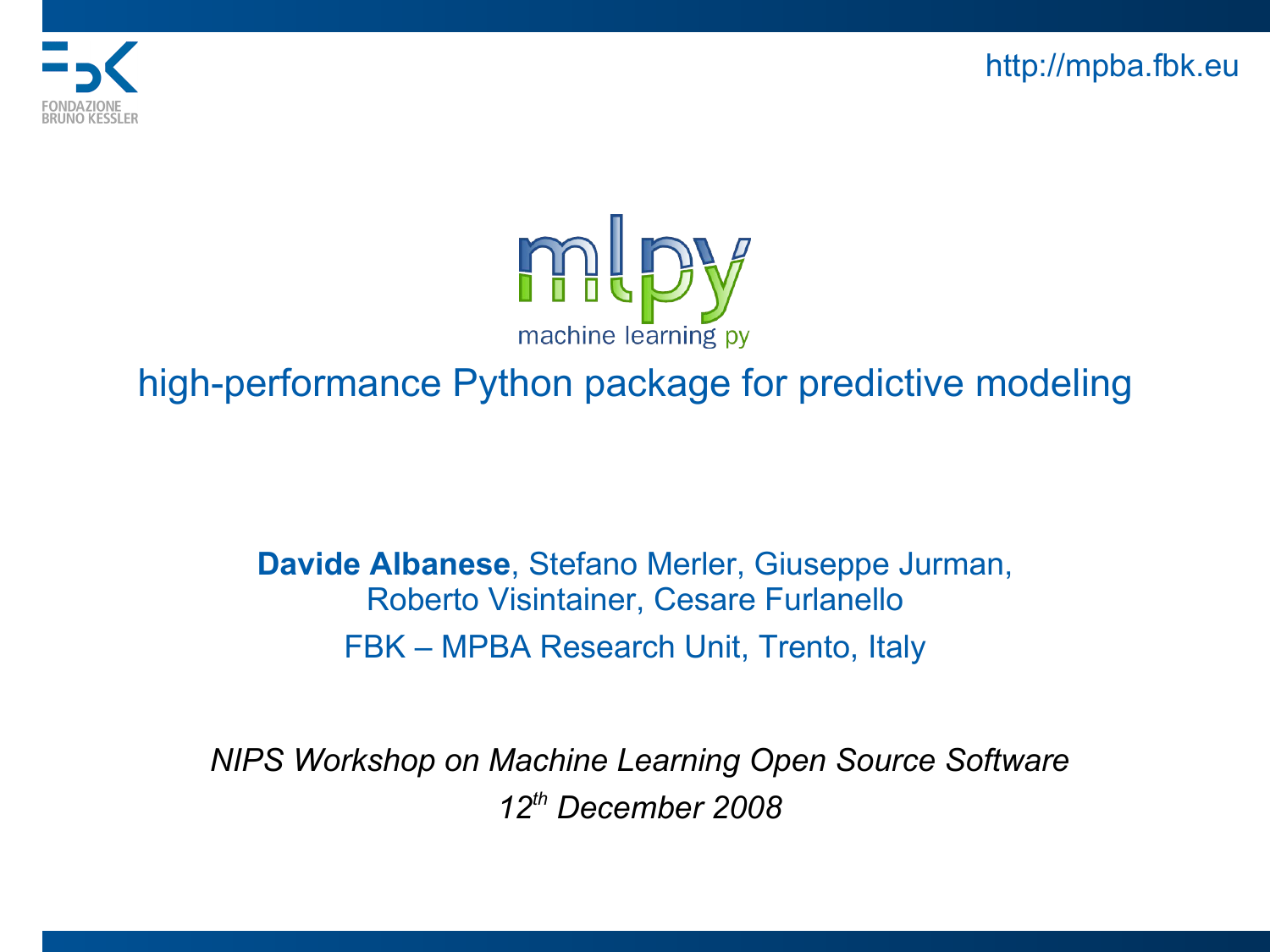

### Main Issues (in developing a Open Source ML library)

**Modularity**: setting up a correct methodological workflow requires fulfilling a complex pipeline of basic tasks

**Maintenance**: rapid prototyping of new algorithms allows keeping the library updated to state-of-the-art

**Reproducibility**: the experiments should be repeatable, so every single step should be exactly replicable

**Usability:** researchers should be able to build their own methodological pipeline

**Efficiency**: computing time and memory usage are relevant in most of ML tasks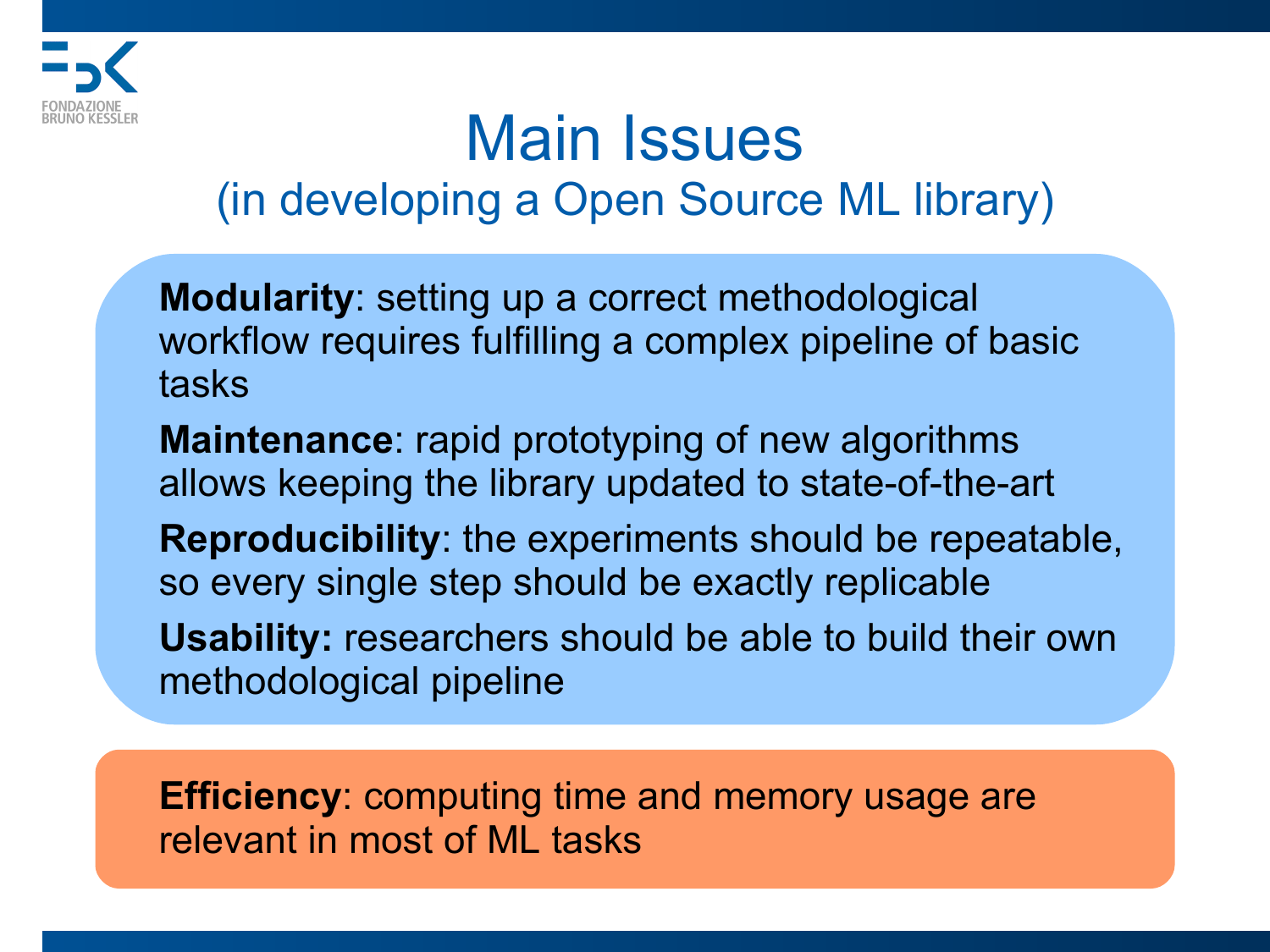

### Our Answer

#### **Dynamic object-oriented programming language**

- very clear, readable syntax
- portable
- stable and mature

#### **Python module**

- provides fast N-dimensional array manipulation
- basic linear algebra functions
- $\cdot$  tools for integrating  $C/C++$  code

#### **Well established and popular programming language**

- efficiency
- code portability
- code reusing



 $\leftrightarrow$  python

C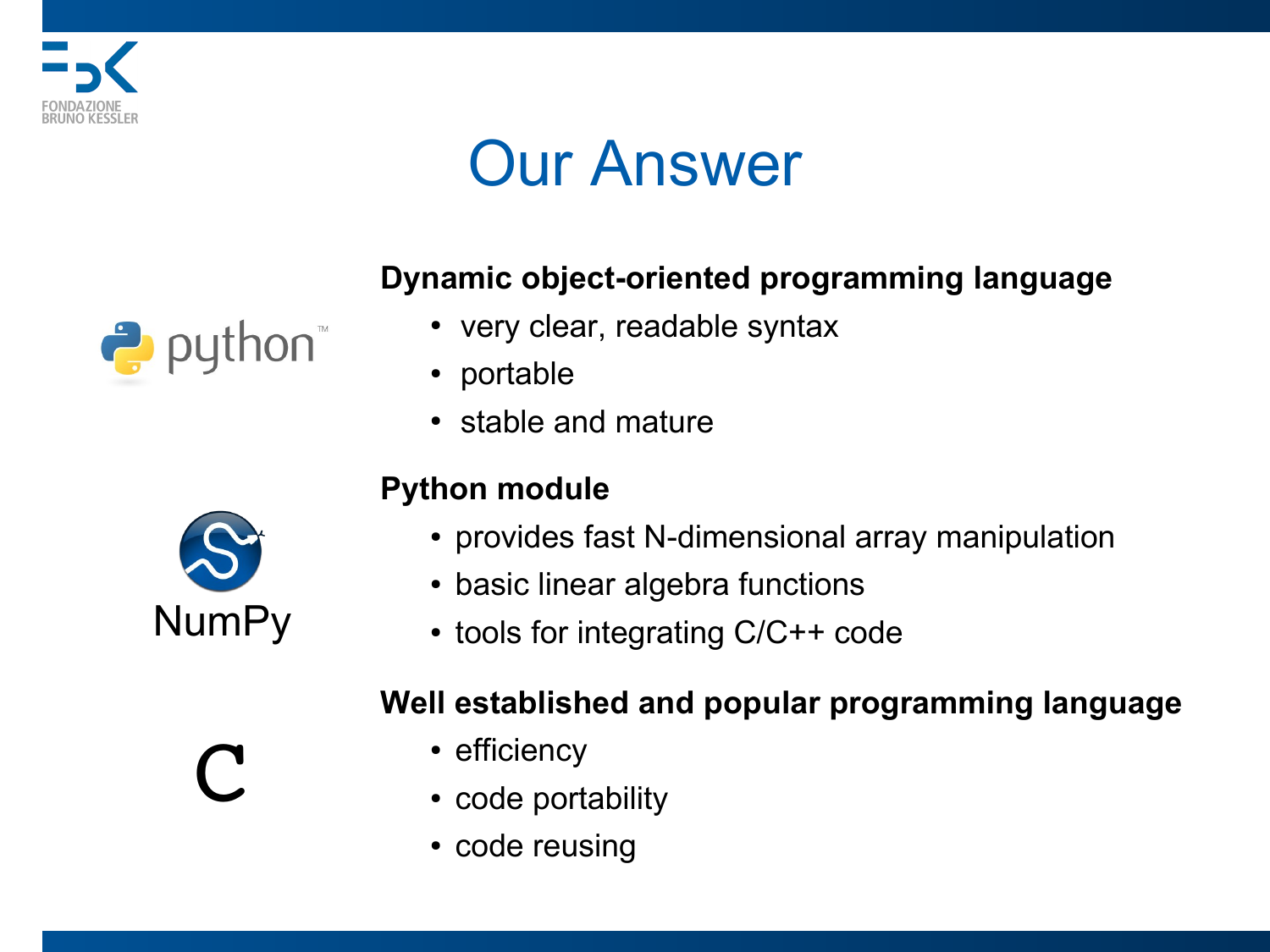

## mlpy v1.2.7 - Overview

#### **Computationally efficient with low memory use**

- internal ANSI C99 functions
- intensive use of the NumPy module

#### **Multiplatform**

- Unix and GNU/Linux
- MS Windows
- Mac OS X

### **Compact**

- Source Code size: 464 KB
- $\cdot$  ~3000 lines of ANSI C99 code
- $\cdot$  ~2000 lines of Python code



### **Requirements**

- libc
- Python  $\ge$  2.4
- NumPy  $> = 1.0.3$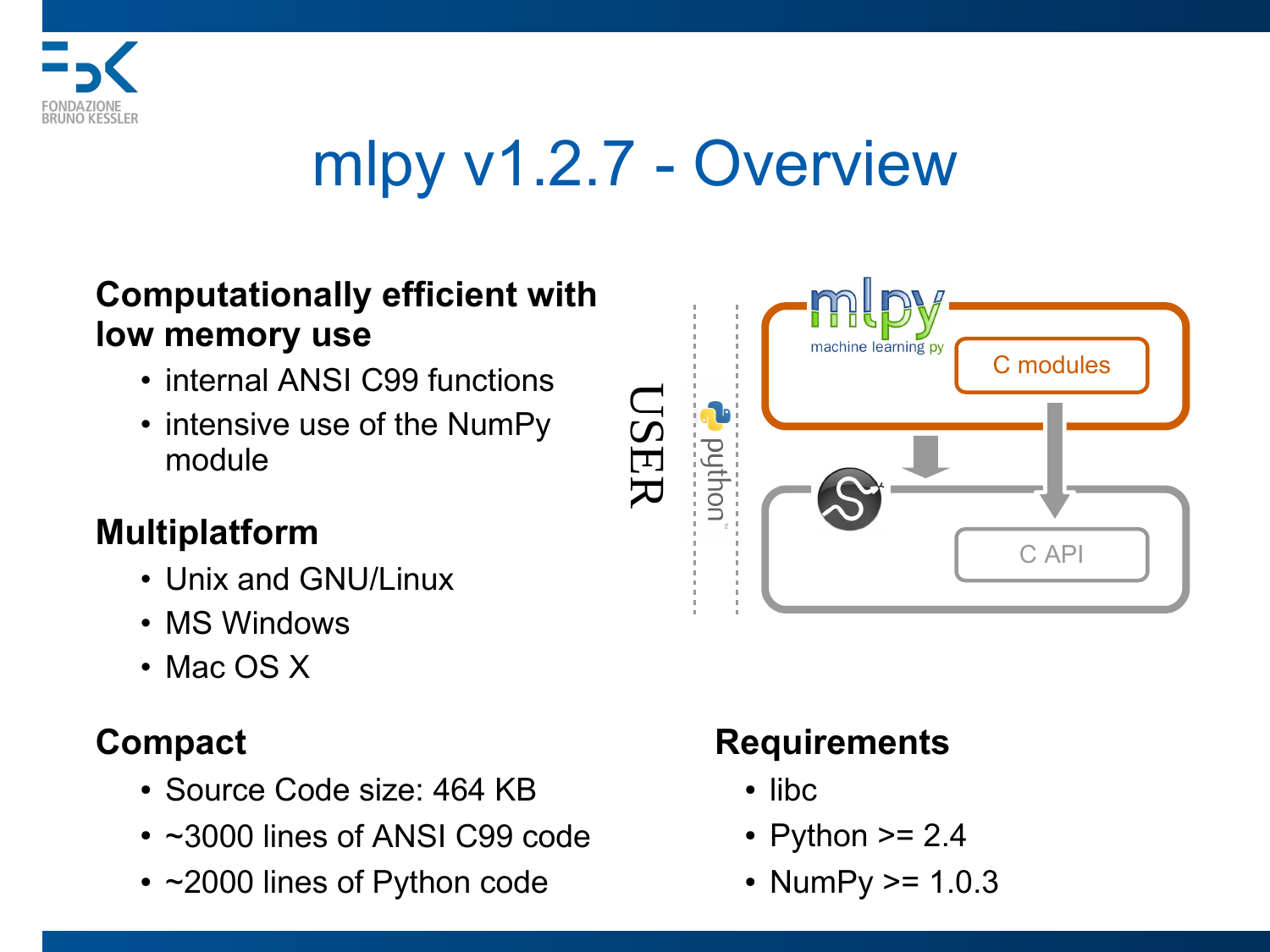

## mlpy v1.2.7 - Structure



Provides high level procedures that support the design of rich *Data Analysis Protocols* (**DAPs**) for **predictive classification** and **feature selection**

Elective application field: **bioinformatics** on **high-throughput data**

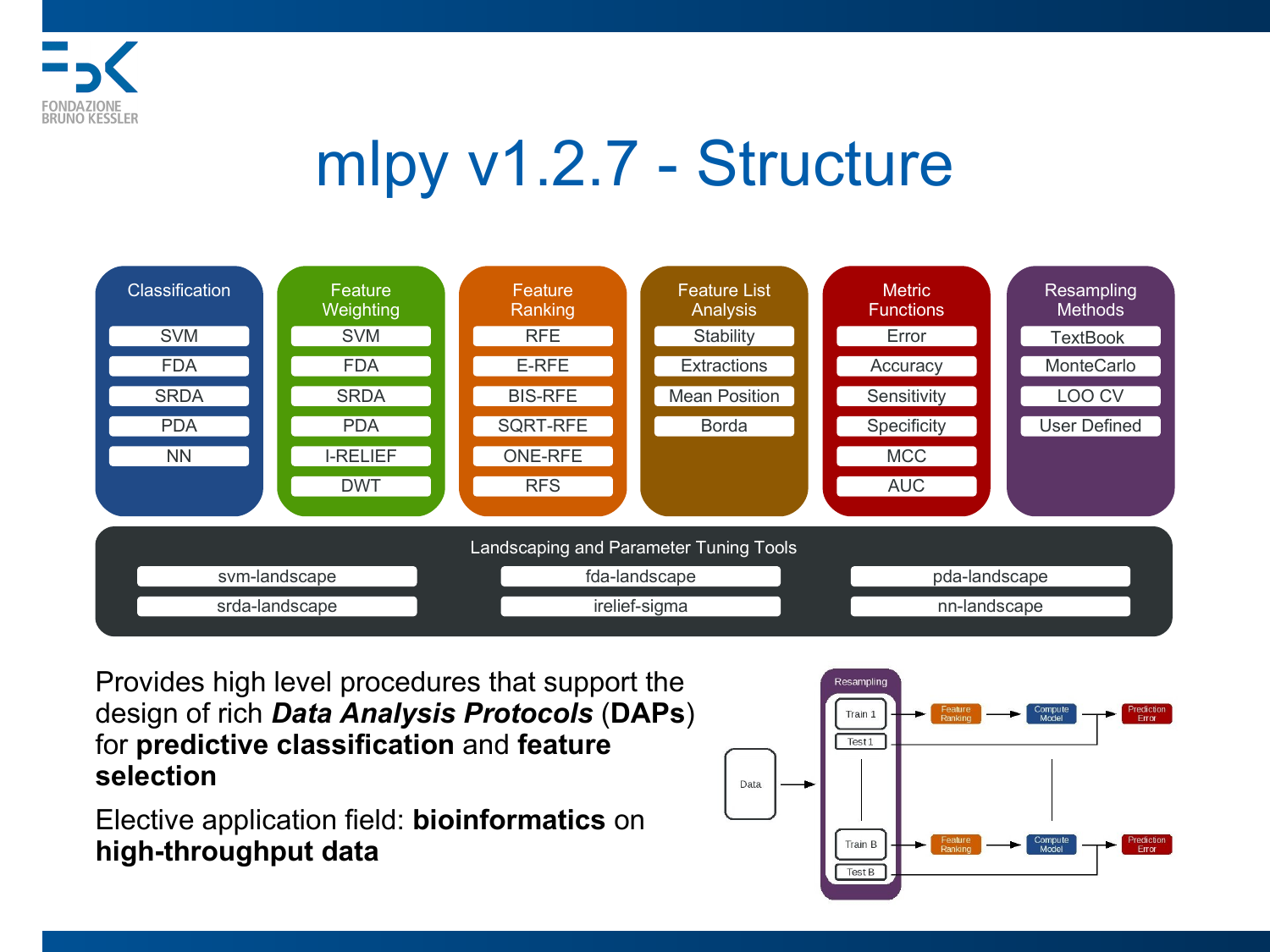

### **Classification**

#### **Implemented Algorithms**

- Support Vector Machines [Vapnik, 95]
	- Sequential Minimal Optimization (SMO) algorithm
	- Implemented in C
	- Four Kernels: Linear, Gaussian, Polynomial, Terminated Ramps [Merler and Jurman, 06]
- Nearest Neighbors [Cover and Hart, 67]
	- Implemented in C
- Discriminant Analysis
	- Fisher (KFDA) [Mika et al., 01]
	- Penalized (PDA) [Ghosh, 03]
	- Spectral Regression (SRDA) [Cai et al., 08]
	- Diagonal Linear (DLDA mlpy v1.2.8) [Pique-Regi, 06]
- **classifier(***params***)** for classifier initialization.
- **.compute(***x, y***)** the method for the training phase computing the model. *x* stores the data (samples x features) and *y*  collects the corresponding labels.
- **.predict(***p***)**  the method for the testing phase predicting the model on a test-set. Test points are stored in *p*.
- *.realpred*  whenever possible it stores the real valued prediction.
- *.\_classifier\_\_param* internal classifier parameters are accessible.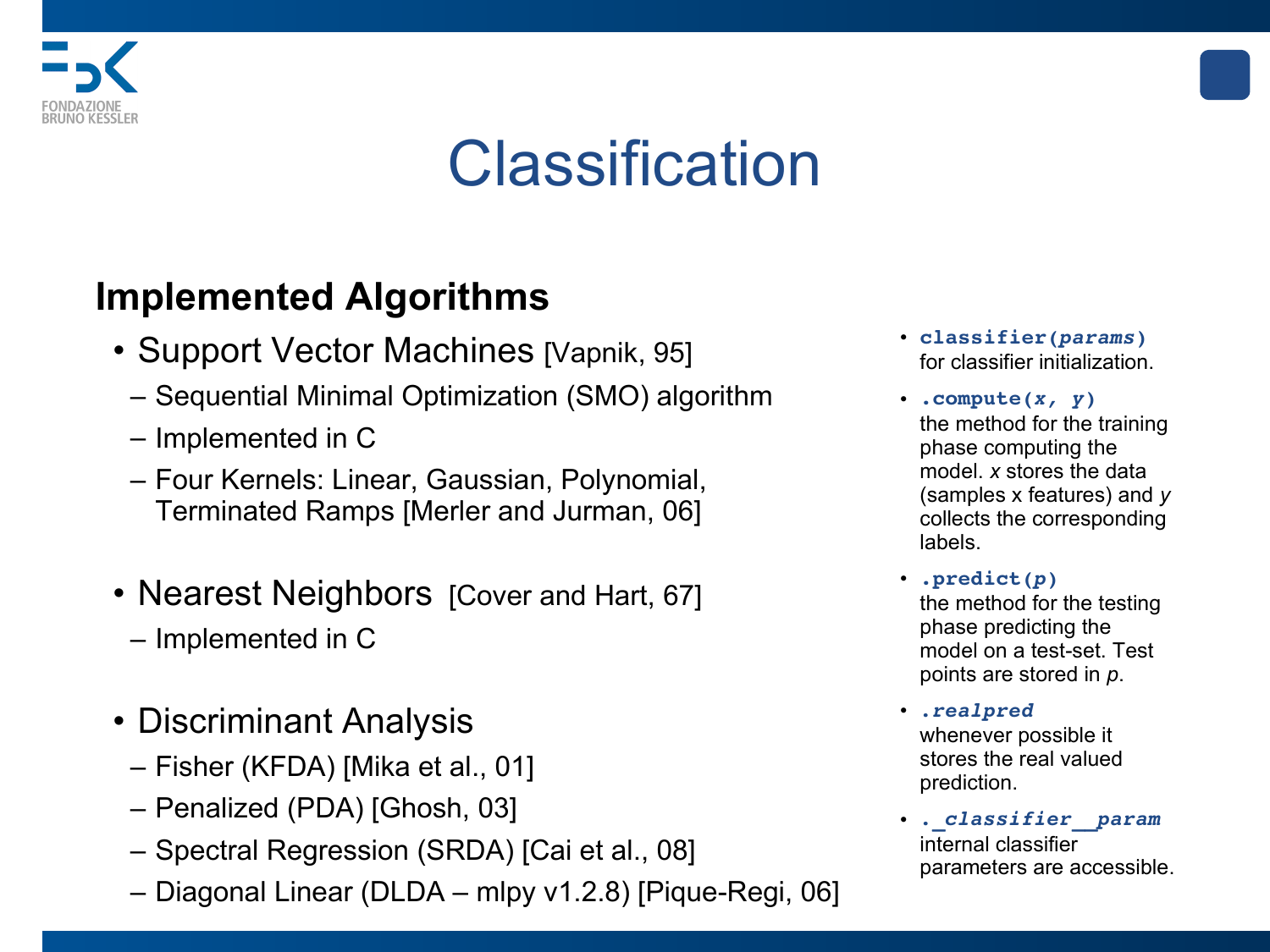

# Feature Weighting

### **Implemented Algorithms**

- directly within SVM classifiers:
	- for all implemented kernels
- directly with DA:
	- Fisher (KFDA) Cristianini method [Cristianini and Shawe-Taylor, 06]
	- Spectral Regression (SRDA)
	- Penalized (PDA)
	- Diagonal Linear (DLDA mlpy v1.2.8)
- Iterative RELIEF (I-RELIEF) [Sun, 07]
- Discrete Wavelet Transform (DWT) [Subramani et al., 06]
- **method(***params***)** for feature weighting initialization.
- **.weights(***x, y***)** the method computing the feature score.
- *.\_method\_\_param* internal parameters are accessible.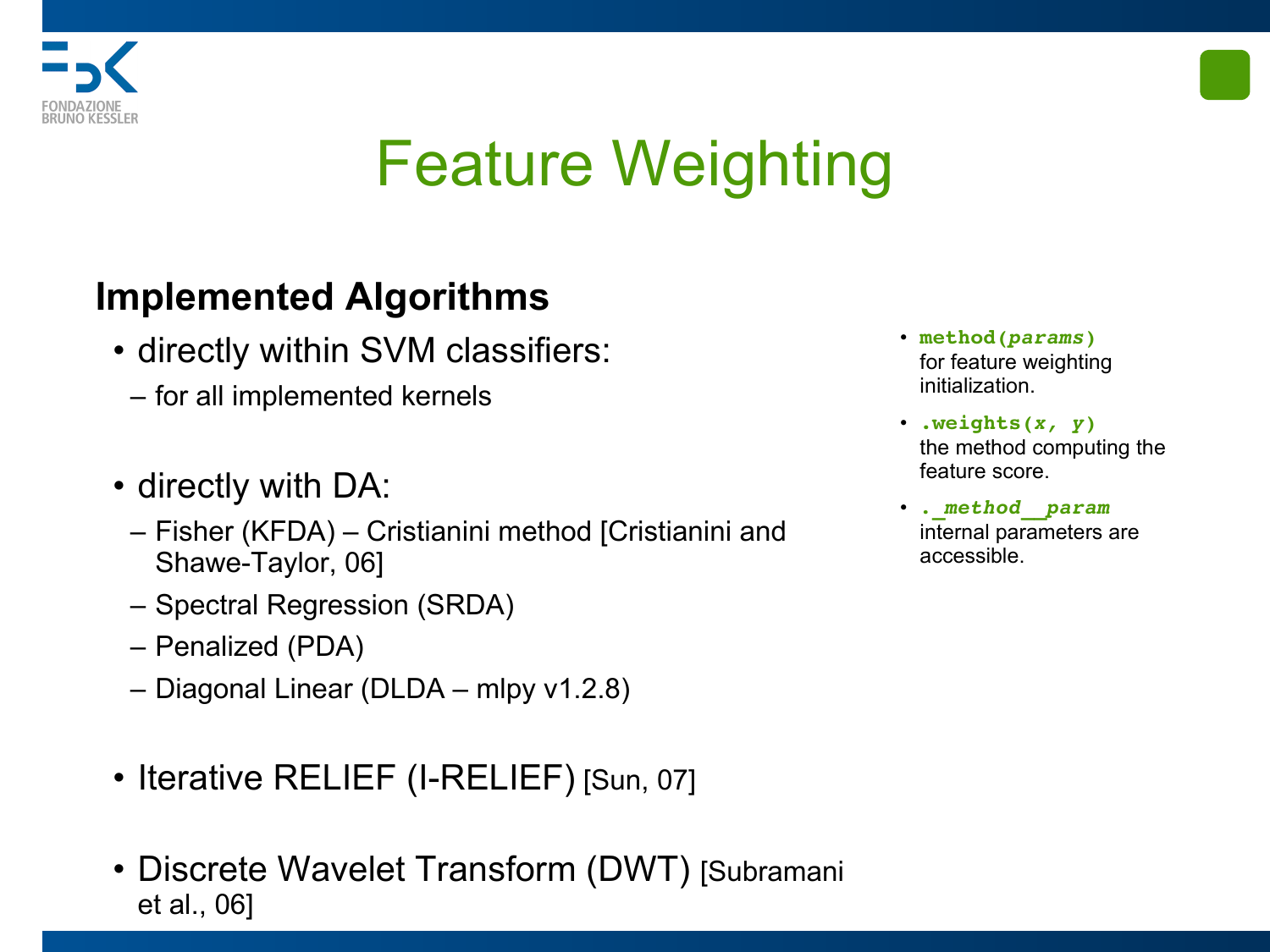

## Feature Ranking

#### **Implemented Algorithms**

- Recursive Feature Elimination [Guyon et al., 02]
	- (Standard) RFE
	- Entropy-based RFE [Furlanello et al., 03]
	- Bisection RFE
	- Square-Root RFE
- Recursive/Sequential Forward Selection (R/S FS) [Louw and Steel, 06]
- One-step ranking
- **ranking(***method,**params***)** for feature ranking initialization.
- **.compute(***x, y, w***)** the method computing the feature ranking. *w* is the feature weighting method. It returns the list of the ranked features.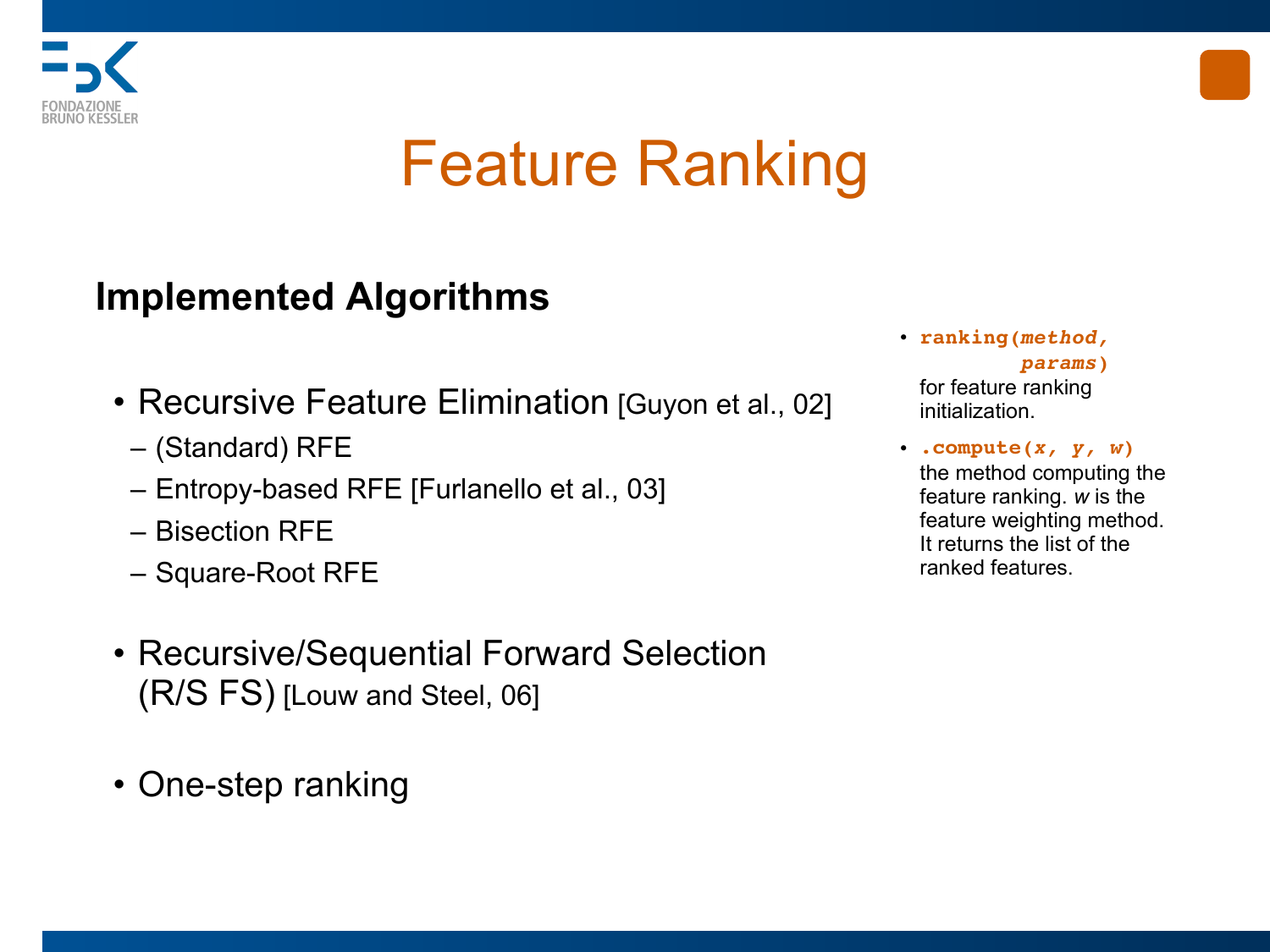



# Feature List Analysis

The ordered lists from the feature ranking experiments can be analyzed by:

### **canberra(***lists, k***)**:

Canberra indicator on top-k positions [Jurman et al., 08] **canberraq(***lists***)**(mlpy v1.2.8):

Canberra indicator on lists of different length

**borda(***lists, k***)**

- Extraction indicator
- Mean position indicator
- Optimal list on top-k sublists



Avec les Mémoires de Mathématique & de Phyfique, pour la même Année, Tirés des Begistres de cette Académie



PARIS DE L'IMPRIMERIE ROYALE. M. DCCLXXXIV.

JC de Borda, 1781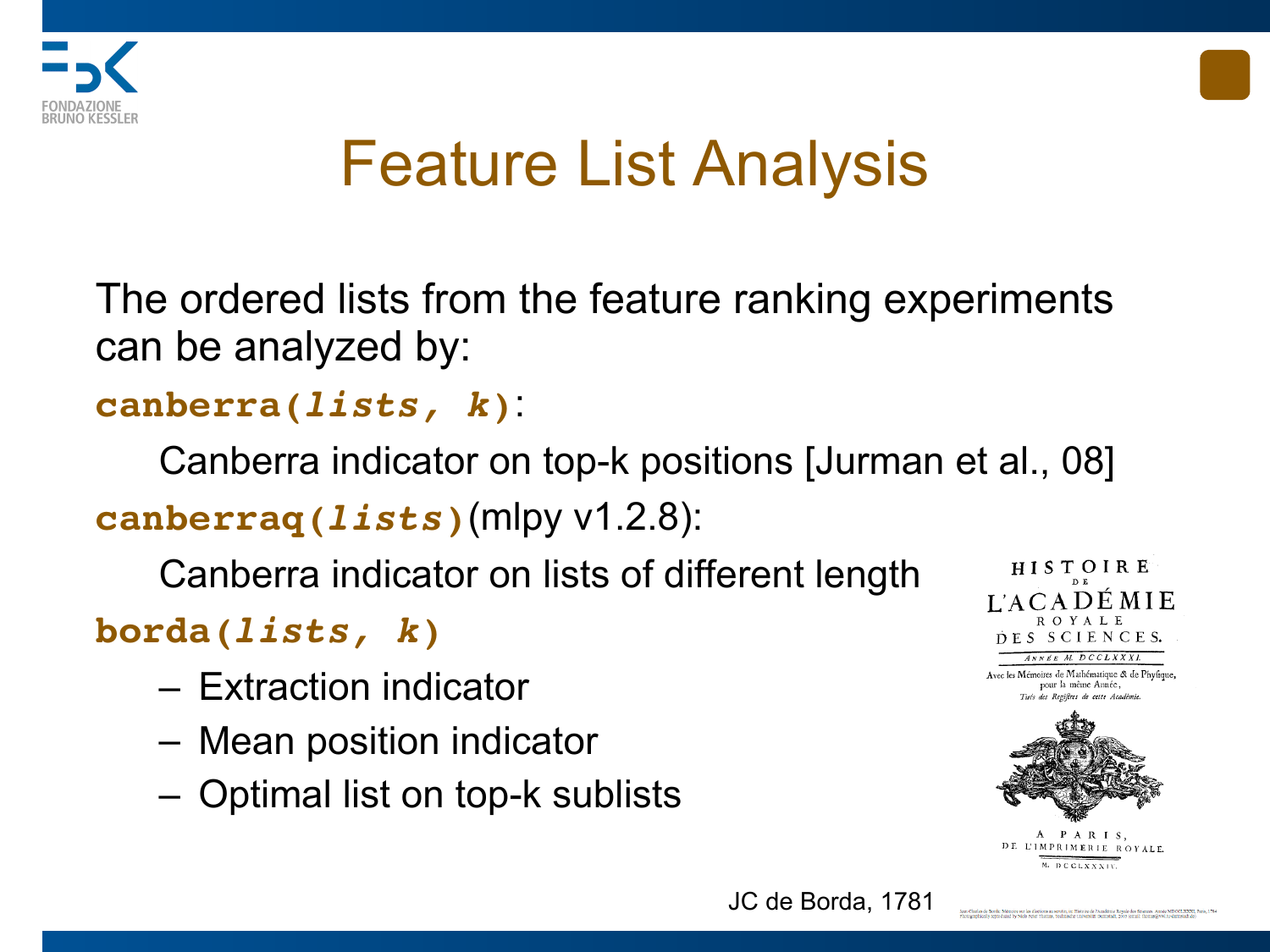



## Metric functions

A set of different measure are available for the classifier performance assessment:

- Error
	- $err = (fp + fn)/ts$
	- *errp*=*fp*/*ap*
	- *errn*= *fn*/*an*
- Accuracy
	- *acc*=*tptn*/*ts*
- Sensitivity and Specificity
	- *sens*=*tp*/*ap*
	- *spec*=*tn*/*an*
- Matthews Correlation Coefficient (MCC)
	- $MCC = ((tptn) (fpfn))/\sqrt{(tp + fn)(tp + fp)(tn + fn)(tn + fp)}$
- Area Under the ROC Curve (AUC)

Variability assessed by Bootstrap Confidence Intervals

| <b>The Confusion Matrix</b> |    |    |
|-----------------------------|----|----|
| ts                          | ap | an |
|                             | m  |    |
| nn                          | fn | m  |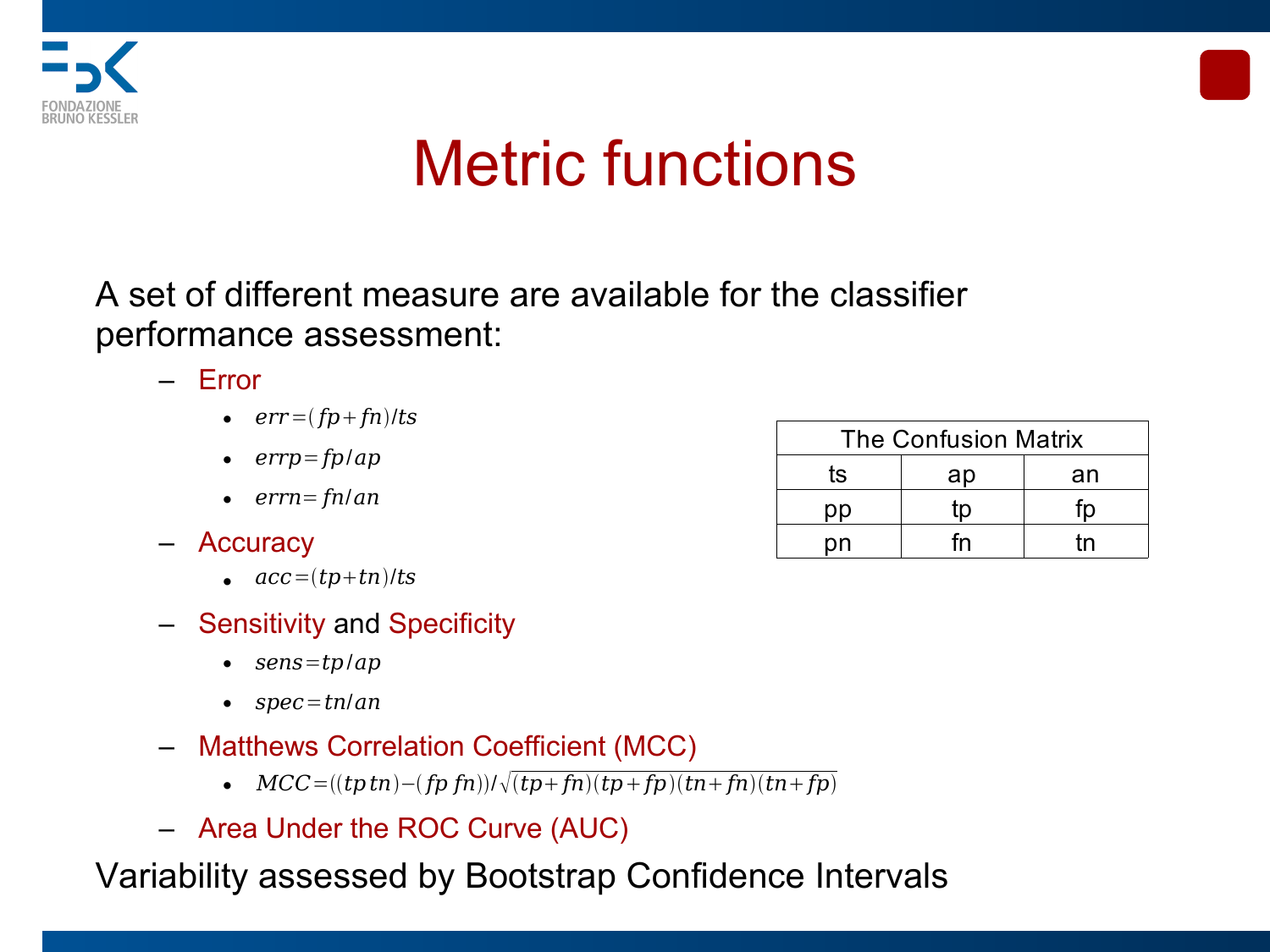

# Resampling Methods

A few sampling procedures available with focus on replicability:

- Textbook (k-fold) cross validation
- Monte-Carlo cross validation
- Leave-one-out cross validation
- User-defined train/test



• **Method(***params***)**  returns a list of tuples which contain the sample indexes for each replicate.For example:

```
 training  test     
[(12,4,5,6],[0,1,3]),
 ([0,1,5,6],[2,3,4]),
 (10,1,2,3), [4,5,6],
 (1, 2, 3, 4], [0, 5, 6],
 (10, 2, 4, 6], [1, 3, 5],
 ([0,1,2,5], [3,4,6]]
```
• **StratMethod(***params***)** the *Strat* prefix indicates that stratification over labels is available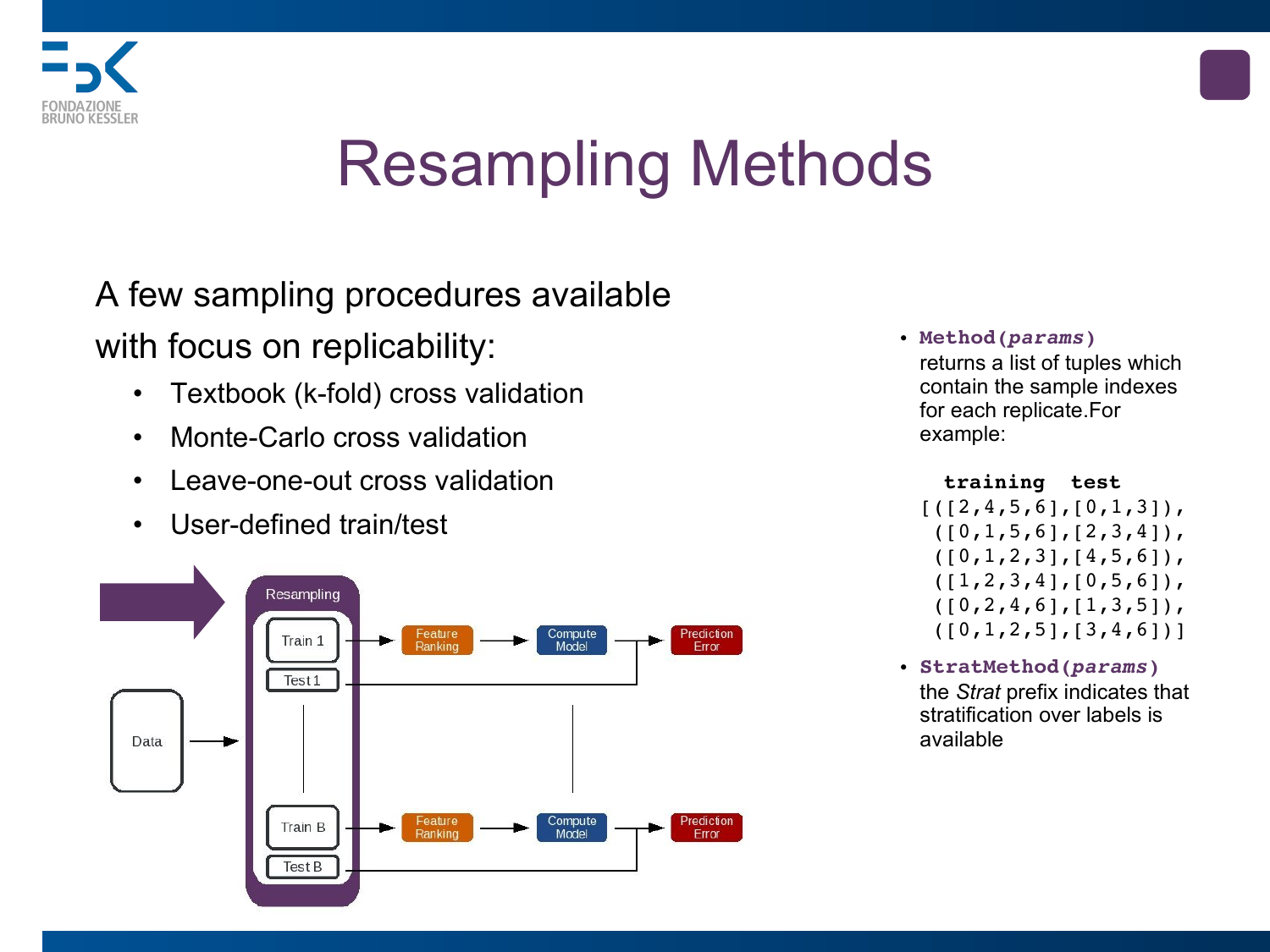

## Landscaping and Parameters Tuning Tools

The package includes executable scripts to be used *off-theshelf* for landscaping and parameter tuning tasks. These scripts implement a basic DAP.

- svm-landscape (regularizer)
- srda-landscape (alpha parameter)
- fda-landscape (regularizer)
- pda-landscape (regressions steps)
- nn-landscape
- irelief-sigma (sigma parameter)

User can choose the resampling method, range and number of steps Error, MCC and Canberra Distance are retrieved for each step